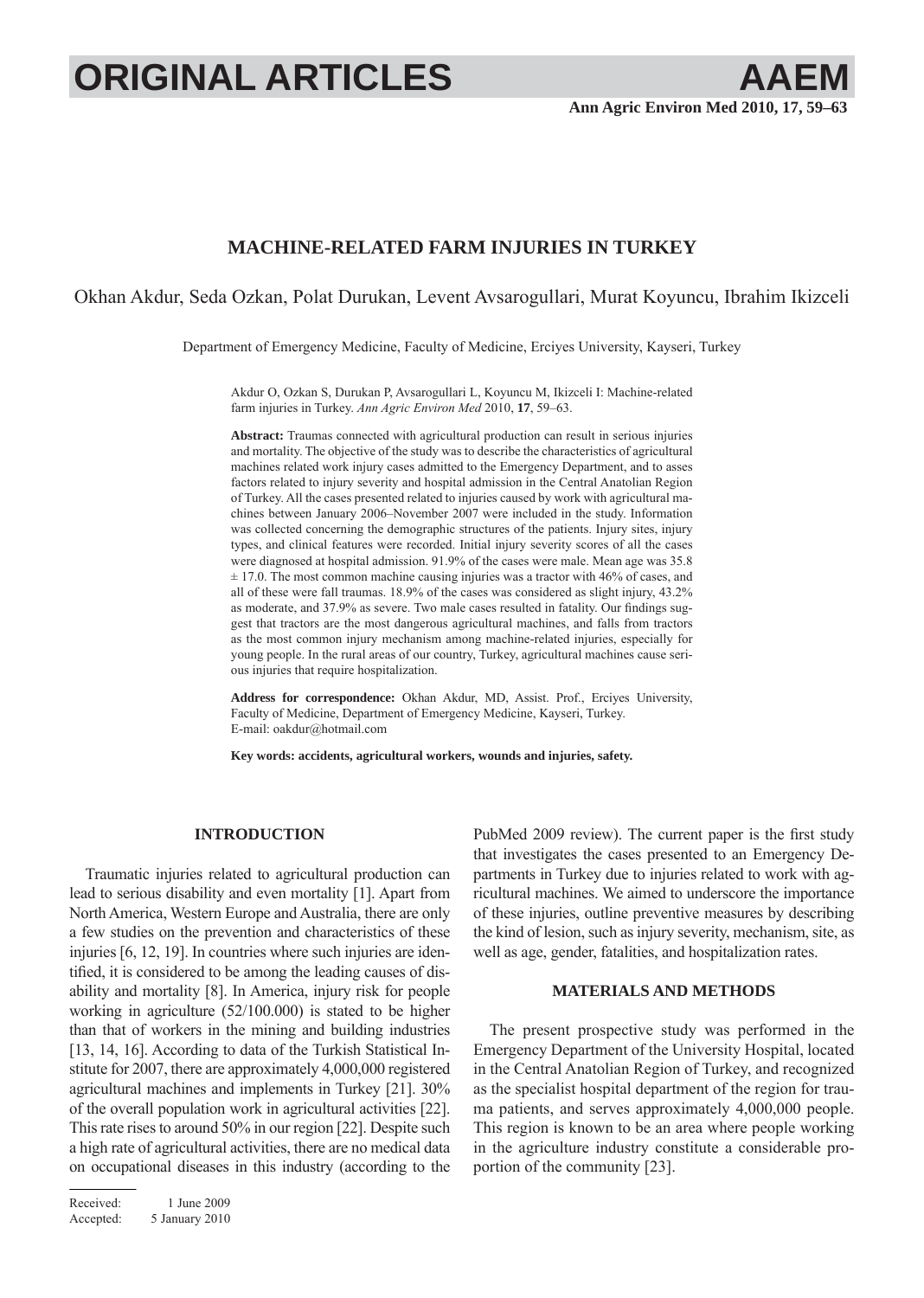All the cases that presented with injuries connected with working on agricultural machines between January 2006– November 2007 were included in the study. The consent of the Ethics Committee of the Medicine School in the University, was obtained for the study (01/254). A predesigned form for people presenting with injuries related to work on agricultural machines was filled out by a senior emergency resident working in the Trauma Division of the Emergency Department. Injuries related to agricultural animals were not included in the study. Information was collected concerning the demographic characteristics of the patients, such as age and gender. Data on injury type, injury mechanism, and the part of the machines that caused the accident, were obtained from the patients themselves where available, and from the witnesses of the accidents when patients were not conscious.

Injury sites, injury types, and clinical examination were recorded. Initial injury severity scores (ISS) of all the cases were calculated on admission. Accordingly, cases were split into 3 groups. Those with an ISS score  $\leq$ 3 were considered slight, cases with 4≤ISS≥8 were acknowledged to have moderate severity, and those with ISS≥9 were recognized as severe injuries [17]. Data were recorded and analyzed by SPSS 10.0.

#### **RESULTS**

During a period of 23 months, 41 cases presented to the Emergency Department due to an injury connected at work with agricultural machines. Four of those cases were excluded from the study because of insufficient data. Thirty four (91.9%) of the cases were male. Mean age was  $35.8 \pm$ 17.0, 29.7% of the cases were between the ages 20–29. All the injured women were below 29 years of age, and the machines causing the injuries in all these cases were tractors. Twenty six (70.3%) of the injured patients were brought to our Emergency Department by ambulance.

The most common machine causing injury was a tractor in 17 cases (46%), and all injuries associated with a work on tractor were found to be the result of falls. Fourteen (82.3%) persons in these cases were extra riders. Two (11.8%) persons were working on the machines. One person (5.9%) was pedestrian. Agricultural machines as causes of injury are shown in Table 1. The relationship between agricultural machines and injury severity, age, and injury types are shown in Tables 2, 3 and 4.

Twenty (54%) of the injured were not operators, but consisted of passengers and helpers.

The most commonly encountered injury sites were the upper extremities in 21 (56.7%) cases, and they head-neck region in 8 (21.6%) cases (Fig. 1). Eight (21.6%) cases demonstrated multiple injury sites. 37% of the injuries were fractures, 27% amputations, 10.8% crush injuries, and 10.8% lacerations (Tab. 2). Fractures were to the radius-ulna in 5 cases, metacarpal-phalanx in 3 cases, humerus in 2 cases, tibia-fibula in 2 cases, and femur neck in 2 cases. Amputations were at fingers in 7 cases, forearm in



Figure 1. Affected body regions.

Table 1. Distribution of injuries by type of agricultural implement used by victims.

| Machines                     | $\frac{0}{0}$ | Cases $(n)$ |
|------------------------------|---------------|-------------|
| Tractor                      | 46            | 17          |
| Haymaker                     | 24.3          | 9           |
| Auger                        | 10.8          | 4           |
| Harvester                    | 8.1           | 3           |
| Seeder                       | 5.4           | 2           |
| Other (stone picker, harrow) | 5.4           |             |
|                              |               |             |

**Table 2.** Distribution of machine-caused injury according to injury types.

| Number of injuries<br>15 |                                                                            |   |                |                 |                   |              |         |                         |
|--------------------------|----------------------------------------------------------------------------|---|----------------|-----------------|-------------------|--------------|---------|-------------------------|
|                          |                                                                            |   | Head and neck  |                 |                   |              |         |                         |
| 10                       |                                                                            |   | Thorat         |                 | Lower extremities |              |         |                         |
| 5                        |                                                                            |   |                |                 |                   | Abdomen      | Pelvic  |                         |
|                          |                                                                            |   |                |                 |                   |              |         |                         |
| 0                        |                                                                            |   |                |                 |                   |              |         |                         |
|                          | Figure 1. Affected body regions.                                           |   |                |                 |                   |              |         |                         |
| by victims.              | Table 1. Distribution of injuries by type of agricultural implement used   |   |                |                 |                   |              |         |                         |
| Machines                 |                                                                            |   |                |                 | $\frac{0}{0}$     |              |         | Cases $(n)$             |
| Tractor                  |                                                                            |   |                |                 | 46                |              |         | 17                      |
| Haymaker                 |                                                                            |   |                | 24.3            |                   |              |         | 9                       |
| Auger                    |                                                                            |   |                | 10.8            |                   |              |         | 4                       |
| Harvester                |                                                                            |   |                |                 | 8.1               |              |         | 3                       |
| Seeder                   |                                                                            |   |                |                 | 5.4               |              |         | 2                       |
|                          | Other (stone picker, harrow)                                               |   |                |                 | 5.4               |              |         | 2                       |
|                          | Table 2. Distribution of machine-caused injury according to injury types.  |   |                |                 |                   |              |         |                         |
| Injury                   |                                                                            |   |                |                 |                   |              |         |                         |
|                          | Fractor                                                                    |   | uger           | $H$ arvester    | Seeder            |              | Percent | <b>Cases</b>            |
|                          |                                                                            |   |                |                 |                   |              |         |                         |
|                          | n                                                                          | n | n              | n               | n                 | n            | $\%$    | n                       |
| Fracture                 | 7                                                                          | 2 | 2              | 1               | 1                 | 1            | 37.9    | 14                      |
| Amputation               | 3                                                                          | 4 | 1              | 1               |                   | 1            | 27.0    | 10                      |
| Crushing                 | 2                                                                          | 2 |                |                 |                   |              | 10.8    | $\overline{4}$          |
| Laceration               | 2                                                                          | 1 |                |                 | 1                 |              | 10.8    | 4                       |
| Multiple<br>trauma       | 2                                                                          |   |                |                 |                   |              | 5.4     | 2                       |
| Sprain                   |                                                                            |   | 1              |                 |                   |              | 2.7     | 1                       |
| Avulsion                 |                                                                            |   |                | 1               |                   |              | 2.7     | 1                       |
| Dislocation              | 1                                                                          |   |                |                 |                   |              | 2.7     | 1                       |
| Total                    | 17                                                                         | 9 | 4              | 3               | 2                 | 2            | 100     | 37                      |
| severity.                | Table 3. Distribution of machines types causing injury according to injury |   |                |                 |                   |              |         |                         |
| Machines                 |                                                                            |   |                | Injury severity |                   |              |         |                         |
|                          | Slight cases                                                               |   | Moderate cases |                 |                   | Severe cases |         | Total cases             |
|                          | $n$ (%)                                                                    |   |                | $n$ (%)         |                   | $n(\%)$      |         | n                       |
| Tractor                  | 3(17.6)                                                                    |   | 6(35.3)        |                 |                   | 8(47.1)      |         | 17                      |
| Haymaker                 | 2(22.2)                                                                    |   | 5(55.6)        |                 |                   | 2(22.2)      |         | 9                       |
| Auger                    | 1(25)                                                                      |   |                | 2(50)           |                   | 1(25)        |         | $\overline{4}$          |
| Harvester                |                                                                            |   | 2(66.7)        |                 |                   | 1(33.3)      |         | 3                       |
| Seeder                   | 1(50)                                                                      |   |                |                 |                   | 1(50)        |         | $\overline{\mathbf{c}}$ |
| Other*                   |                                                                            |   |                | 1(50)           |                   | 1(50)        |         | $\overline{c}$          |

**Table 3.** Distribution of machines types causing injury according to injury severity.

| Machines  | Injury severity |                |                          |    |  |  |  |  |
|-----------|-----------------|----------------|--------------------------|----|--|--|--|--|
|           | Slight cases    | Moderate cases | Severe cases Total cases |    |  |  |  |  |
|           | $n$ (%)         | $n$ (%)        | $n$ (%)                  | n  |  |  |  |  |
| Tractor   | 3(17.6)         | 6(35.3)        | 8(47.1)                  | 17 |  |  |  |  |
| Haymaker  | 2(22.2)         | 5(55.6)        | 2(22.2)                  | 9  |  |  |  |  |
| Auger     | 1(25)           | 2(50)          | 1(25)                    | 4  |  |  |  |  |
| Harvester |                 | 2(66.7)        | 1(33.3)                  | 3  |  |  |  |  |
| Seeder    | 1(50)           |                | 1(50)                    | 2  |  |  |  |  |
| $Other*$  |                 | 1(50)          | 1(50)                    | 2  |  |  |  |  |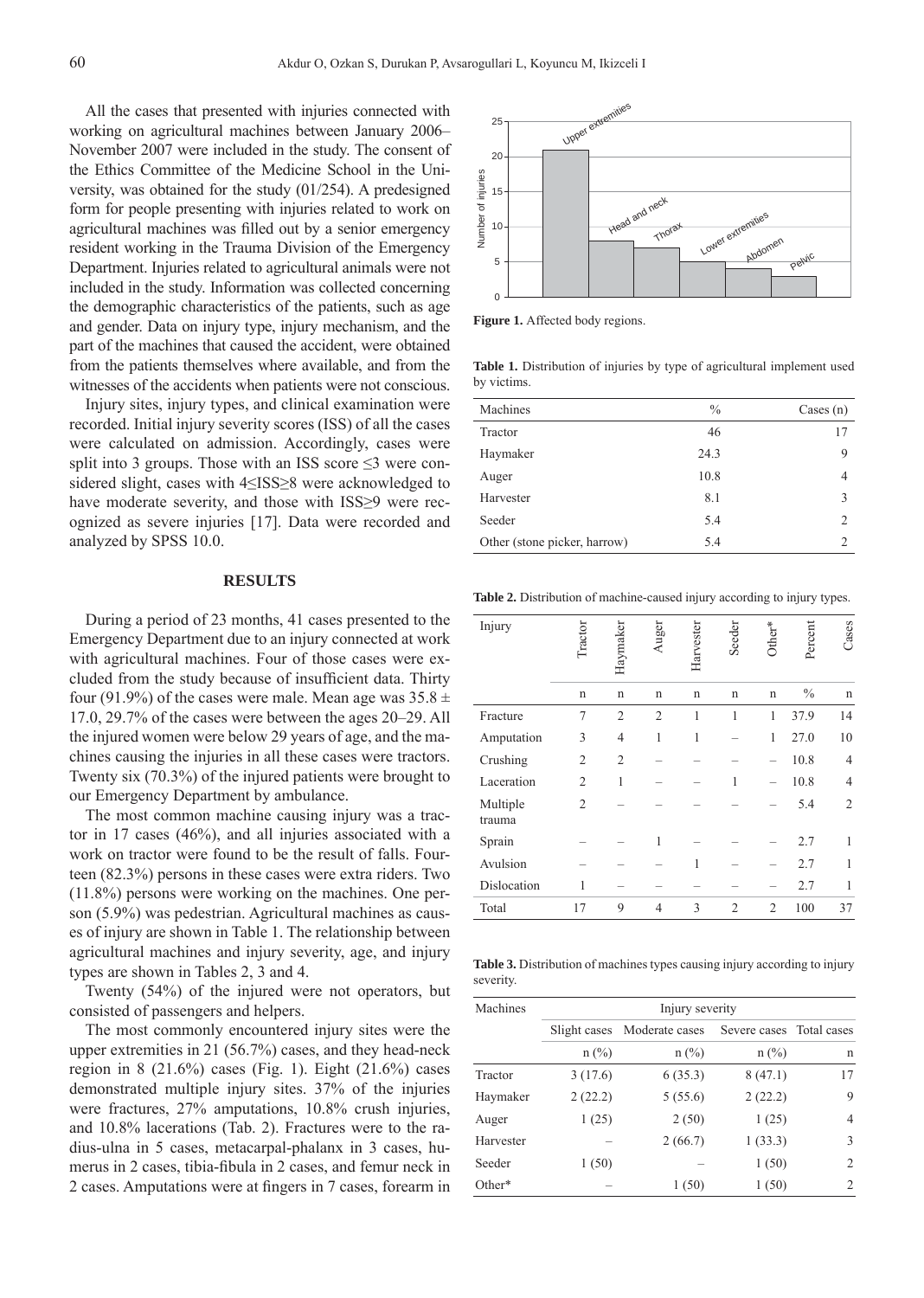2 cases and ankle in one case. In one case, the patient had an avulsion on the forearm.

While 54.1% of cases were discharged following treatment in the Emergency Department, 45.9% were hospitalized. 11.8% of the admitted cases were female (Tab. 5). Most of these cases were comprised of individuals between the ages of  $20-39$ . 66.7% of injured females and  $44.1\%$ of injured males required hospitalization. Two male cases resulted in fatality. One of them was a 65-year-old patient with a crush injury to the head-neck, thorax, and upper extremity, exhibiting a trauma severity score of 57. The other was a 63-year-old case with a crush injury to the head-neck and thorax, demonstrating a trauma severity score of 41.

Mean ISS score for all the cases was  $13.3 \pm 15.4$ . As 7 (18.9%) of the cases had a slight injury (ISS score  $\leq 3$ ), 16 (43.2%) had moderate (4≤ISS≥8), and 14 (37.9%) had severe (ISS≥9) injuries. The relationship between injury severity, age, gender and hospitalization are shown in Tables 6 and 7.

#### **DISCUSSION**

In Turkey, 34% of the working population are involved in the agriculture industry [3]. Hence, it is a must to comprehensively identify and study risk factors in agricultural accidents. Agricultural machines are dangerous and the slightest mistake can lead to serious injuries with devastating outcomes. In the present study, our results indicate that agricultural machines cause serious injuries to rural workers in Central Anatolia Region of Turkey.

In the current study, the majority of the cases were males aged between 20–39. The most common machine causing injury was a tractor. The underlying reason for all the injuries associated with tractors, was falls. In some studies, augers have been reported to cause several injuries [2, 18, 25]. Tractors are the most common agricultural machines in our region. Tractors without any protective gear or cabins lead to injuries due to the presence of more than one worker, using them as a means for human transportation, and rough roads. Other reasons contributing to the occurrence of these accidents are especially carelessness, tiredness after work, and the inappropriateness of tractors for transporting people. Tractors should not be used for transporting people and seating placed on wheels must be designed to be safe. A study examining the accidents with agricultural machinery in terms of their costs, also revealed a high rate of tractor accidents in Turkey [7]. Most of the data we obtained are consistent with those in other reported studies [4, 6].

One study showed that only 50% of agricultural injuries were presented to Emergency Departments [10]. Hence, some of the injured people may have been treated in other medical centers without ever visiting our hospital. Considering the fact that our hospital is an institution providing specialist trauma care for serious injuries, we intimate that the real number of injuries associated with agricultural

|         | <b>Table 4.</b> Distribution of machines types causing injury according to age |  |  |  |
|---------|--------------------------------------------------------------------------------|--|--|--|
| groups. |                                                                                |  |  |  |

| Age       | Machines types |                          |                |   |                |        |  |  |  |
|-----------|----------------|--------------------------|----------------|---|----------------|--------|--|--|--|
| (years)   | Tractor        | Haymaker Auger Harvester |                |   | Seeder         | Other* |  |  |  |
|           | n              | n                        | n              | n | n              | n      |  |  |  |
| $0 - 9$   |                |                          |                |   |                |        |  |  |  |
| $10 - 19$ | 2              |                          |                |   |                |        |  |  |  |
| $20 - 29$ | 5              | 3                        | $\overline{2}$ |   |                |        |  |  |  |
| $30 - 39$ | 3              | $\overline{2}$           | 1              |   |                | 1      |  |  |  |
| $40 - 49$ | 2              |                          |                |   |                |        |  |  |  |
| $50 - 59$ | 1              |                          |                |   |                |        |  |  |  |
| $60 - 69$ | 3              |                          |                |   |                |        |  |  |  |
| $\geq 70$ |                |                          |                |   |                | 1      |  |  |  |
| Total (N) | 17             | 9                        | 4              | 3 | $\overline{c}$ | 2      |  |  |  |

\*Stone picker, harrow.

**Table 5.** Gender distribution of cases admitted to the hospital and treated on an outpatient basis.

|        | Hospital admission |      | Outpatient treatment | Total         |    |
|--------|--------------------|------|----------------------|---------------|----|
|        | n                  | $\%$ | n                    | $\frac{0}{0}$ | n  |
| Male   | 15                 | 44.1 | 19                   | 55.9          | 34 |
| Female |                    | 66.7 |                      | 33.3          |    |

**Table 6.** Age and hospital admittance distribution of injury severity.

| Age (years)           |                |               |                |               |                |        |
|-----------------------|----------------|---------------|----------------|---------------|----------------|--------|
|                       |                | Slight        |                | Moderate      |                | Severe |
|                       | $\mathbf n$    | $\frac{0}{0}$ | $\mathbf n$    | $\frac{0}{0}$ | n              | $\%$   |
| $0 - 9$               |                |               |                |               | 1              | 100    |
| $10 - 19$             |                |               | 2              | 50            | $\overline{2}$ | 50     |
| $20 - 29$             | 3              | 27.3          | 6              | 54.5          | $\overline{2}$ | 18.2   |
| $30 - 39$             | 1              | 11.1          | 5              | 55.6          | 3              | 33.3   |
| $40 - 49$             | 1              | 33.3          | 1              | 33.3          | 1              | 33.3   |
| $50 - 59$             |                |               | $\overline{c}$ | 66.7          | 1              | 33.3   |
| $60 - 69$             | $\overline{c}$ | 40            |                |               | 3              | 60     |
| $\geq 70$             |                |               |                |               | 1              | 100    |
| Hospital<br>admission |                |               | 5              | 29.4          | 12             | 70.6   |

**Table 7.** Gender distribution of injury severity.

|        |               | Injury severity |          |        |  |  |
|--------|---------------|-----------------|----------|--------|--|--|
|        |               | Slight          | Moderate | Severe |  |  |
| Male   | Cases $(n)$   |                 | 14       | 13     |  |  |
|        | $\frac{0}{0}$ | 20.6            | 41.2     | 38.2   |  |  |
| Female | Cases $(n)$   |                 | 2        |        |  |  |
|        | $\frac{0}{0}$ |                 | 66.7     | 33.3   |  |  |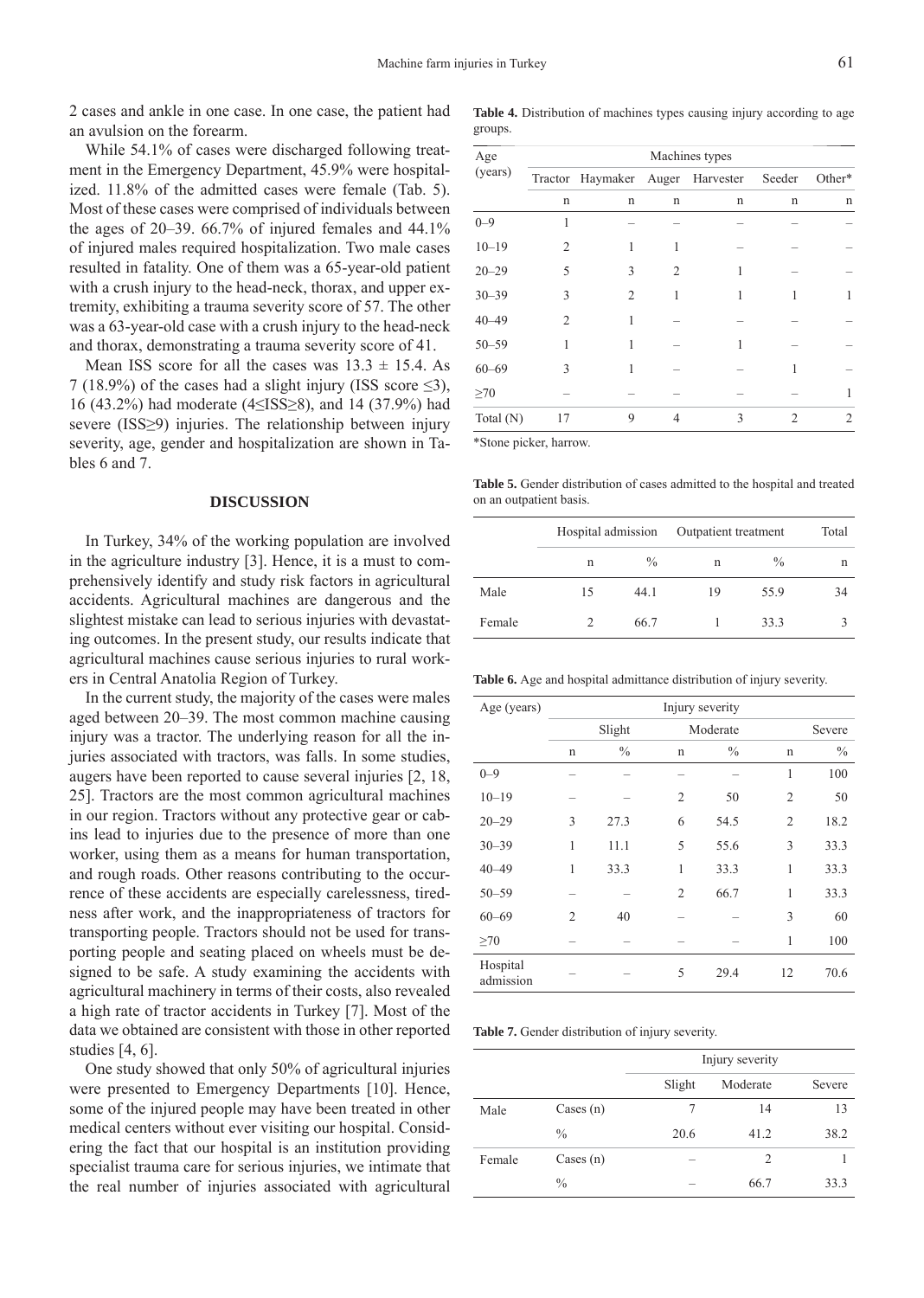machines is considerably higher in our region. Our study has particular importance due to the fact that it is the first investigation supplying data on the characteristics of such injuries in our region.

Unlike others, agriculture is a particular industry in which people of all ages in a family participate [9, 11]. There is no legislation regulating this issue. Hence, the age range of people injured in this industry is considerably wide. Many studies show that young farmers are affected more with non-fatal injuries than older ones, whereas older farmers are more commonly receive fatal accidents [1, 4, 17]. The mortality rate associated with agricultural accidents has been shown to demonstrate a gradual increase above the aged 60 [24]. Our results are consistent with those in the literature. The causes of high mortality among people of advanced ages are probably physiological inefficiencies, unwillingness to decrease experience, and the slowing of reflexes. Delayed medical care and transportation from rural areas are other factors contributing to the overall severe injuries and mortality.

The majority of our cases exhibited a high ISS. Even if we consider that patients with slight injuries may not have presented to the hospital, our results still suggest the stark reality that those machines cause serious injuries which can even lead to fatalities in our region.

The ISS scores of patients admitted to the hospital were high and consistent with the literature, a finding supporting of the belief that it could be adequate for determination of cases to be hospitalized [15, 17]. As the age increases (advanced ages) and decreases (paediatric age group), the admittance rate of injured patients elevates.

We believe the data we obtained on injury severity as well as injury sites, will play a key role in identifying preventive measures. It was remarkable that injuries occurred mostly to the upper extremities, and particularly in the form of fractures and amputations. While biomechanic and ergonomic precautions have an important place in the prevention of industrial accidents, it is certain that they would not matter so much in accidents associated with agricultural machines due to major contributing factors, such as willing to finish a work in the shortest time, exhaustion, and stress [20].

The educational status and incomes of most people working in agriculture is lower in Turkey [3]. There are too few epidemiological studies investigating the potential risk factors of agricultural injuries in our country [5]. Therefore, our results bring to the attention of our government, research institutions, and local administrations, the important role they should play in the prevention of such injuries.

The main limitation of the present study was the inclusion of cases treated only in one medical centre. Although the number of cases appears to be low, we believe that our data should be sufficient to outline the distribution and importance of injuries associated with agricultural machines in our region. We consider our study as a guide for future multicentre studies encompassing longer periods.

#### **CONCLUSION**

In performing the present study, we aimed to supply data to a field where there is an evident lack of studies in Turkey, where agricultural machines cause serious injuries that require hospitalization, particularly in the rural areas. Our findings suggest tractors as the most dangerous machines and falls as the most common injury mechanism, especially for young people. All tractors driven by agricultural workers should be fitted with an approved safety cabin, and use safety belts to prevent injuries Therefore, the regulations concerning the use of agricultural machinery should be reviewed and revised, along with providing regular and adequate education to individuals operating these machines. As a strategy for preventing injury caused by farm-machines, intervention and research programmes which include the participation of healthcare professionals should be started and supported in Turkey. By focusing on these subgroups, regional injury prevention programmes should be initiated.

#### **REFERENCES**

1. Browning SR, Truszczynska H, Reed D, McKnight RH: Agricultural injuries among older Kentucky farmers; the Farm Family Health and Hazard Surveillance Study. *Am J Ind Med* 1998, **33**, 341–353.

2. Cogbill TH, Busch HM, The spectrum of agricultural trauma. *J Emerg Med* 1985, **3**, 205–210.

Demirbaş N, Tosun D: Türkiye'de tarımın sanayi ile entegrasyonu, 3. ortaya çıkan sorunlar ve çözüm önerileri. *ADÜ Ziraat Fak Derg* 2005, **2**, 27–34.

Dimich-Ward H, Guernsey JR, Pickett W, Rennie D, Hartling L, 4. Brison RJ: Gender differences in the occurrence of farm related injuries. *Occup Environ Med* 2004, **61**, 52–56.

5. Emet M, Beyhun NE, Kosan Z, Aslan S, Uzkeser M, Cakir ZG. Animal-related injuries: epidemiological and meteorological features. *Ann Agric Environ Med* 2009, **16**, 87–93.

6. Franklin RC, Davies JN: Farm-related injury presenting to an Australian base hospital. *Aust J Rural Health* 2003, **11**, 292–302.

Gölbaşı M: *Tarım alet-makine ve traktörlerin kullanımından kay-*7. *naklanan iş kazaları nedenlerinin ve tahmini kaza maliyetleri indeksinin belirlenmesi*. Doktora Tezi. Ankara Üniversitesi. Fen Bilimleri Enstitüsü. Ankara. 2002, 236.

8. Hagel LM, Dosman JA, Rennie DC, Ingram MW, Senthilselvan A: Effect of age on hospitalized machine-related farm injuries among the Saskatchewan farm population. *J Agric Saf Health* 2004, **10**, 155–162.

9. Hansen RH: Major injuries due to agricultural machinery. Ann *Plast Surg* 1986, **17**, 59–64.

10. Jansson B: On farm injuries and safety. Am Ind Med 1992, 21, 619–622.

11. Lewandowski B, Szymańska J: Agriculture-related severe craniofacial injuries in rural children and adolescents. *Ann Agric Environ Med*  2008, **15**, 59–62.

12. Li GH, Baker SP: A comparison of injury death rates in China and the United States. *Am J Public Health* 1991, **81**, 605–609.

13. McCurdy SA, Caroll DJ: Agricultural injury. Am J Ind Med 2000, **38**, 463–480.

14. Mohan D, Kumar A, Patel R, Varghese M: Development of safer fodder-cutter machines: a case study from north India. *Saf Sci* 2004, **42**, 43–55.

15. Moris J, MacKenzie E, Damiano A, Bass S: Mortality in trauma patients: the interaction between host factors and severity. *J Trauma* 1990, **30**, 1476–1482.

16. Nationale Safety Council: *Accidents facts 1987*, 2943, 94-96. Nationale Safety Council, Chicago 1987.